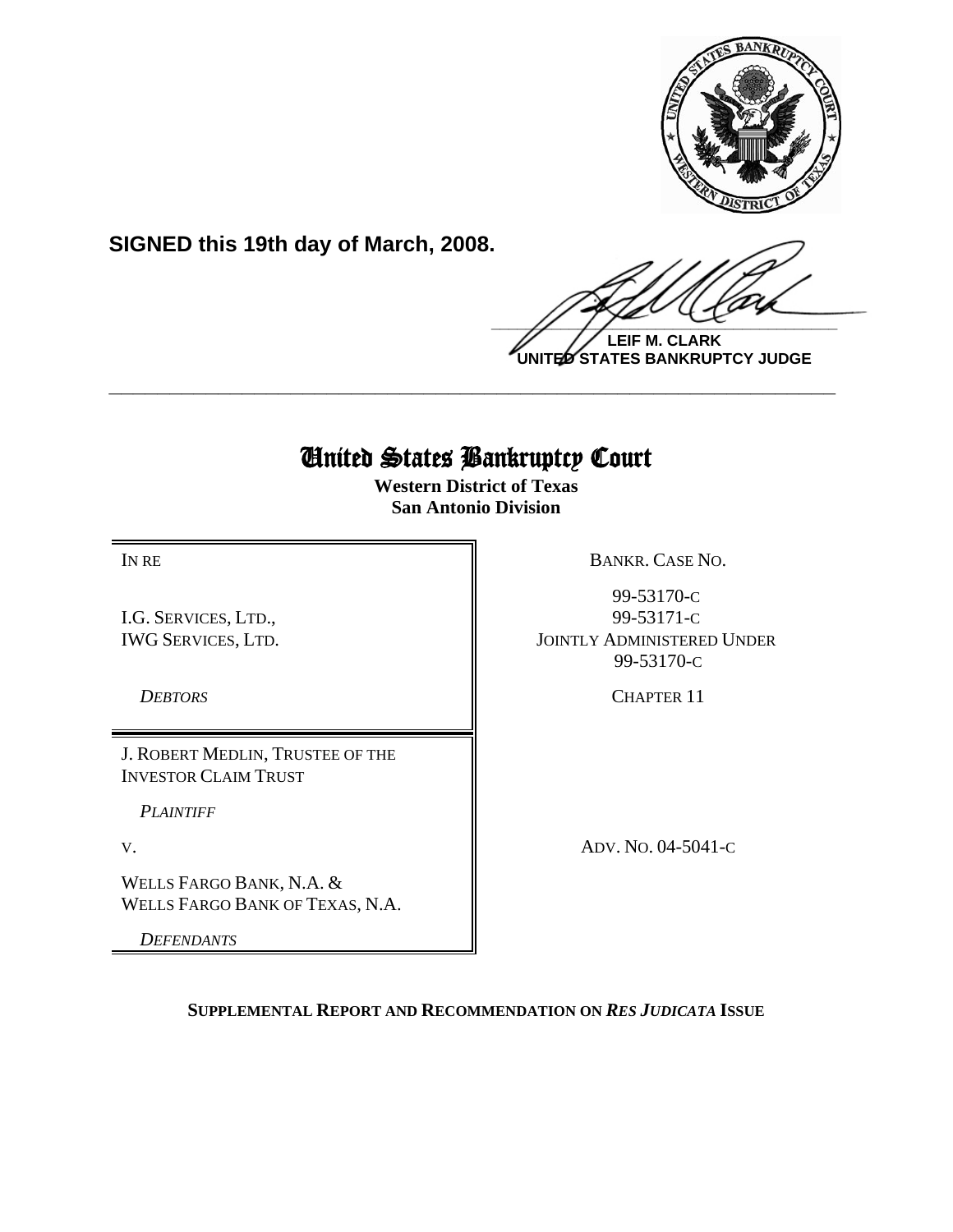This matter is pending before the U.S. District Court for the Western District of Texas,<sup>1</sup> the Honorable Fred Biery presiding. Judge Biery previously referred to this court the discrete question whether *res judicata* bars the causes of action asserted by J. Robert Medlin on behalf of the Investor Claim Trust ("ICT," or the "plaintiff") against Wells Fargo Bank, N.A. and Wells Fargo Bank of Texas, N.A. (collectively, the "defendants" or "Wells Fargo").2 On July 31, 2007, this court issued its Report and Recommendation, stating that the claims asserted in the present action could stand only as derivative claims on behalf of the debtors in the underlying bankruptcy cases. Because the district court had confirmed an arbitration award in favor of the defendants by final judgment, this court recommended that the district court enter a final order dismissing this adversary proceeding on grounds of *res judicata*. *See* Report and Recommendation on Res Judicata Issue (Doc. #314), *also available at* 2007 WL 2229650 (Bankr. W.D. Tex. July 31, 2007).

Since that time, the plaintiff has filed an objection<sup>3</sup> to the Report and Recommendation and further expressed its concerns about this court's recommendation during a status hearing held on August 27, 2007, several weeks after this court issued its Report and Recommendation.<sup>4</sup> In effect, the plaintiff, through its objection and arguments during the status hearing, asked this court to

<sup>&</sup>lt;sup>1</sup> Civil Action No. SA-01-CA-583-FB. All pre-trial matters in this civil action were referred to this court by an order signed March 9, 2004. *See* Order Referring All Pre-Trial Matters to the Bankruptcy Court. (Adv. No. 04-5041 lmc, Doc. #1).

<sup>&</sup>lt;sup>2</sup> Order Referring Res Judicata Issue to the Bankruptcy Judge. (Doc. #295). The plaintiff trust was formed under the terms of the confirmed plan in the related bankruptcy case. That plan gave investor-creditors the option to transfer their *individual* claims against I.G. Services, Ltd. ("IGS"), IWG Services, Ltd. ("IWG" and collectively, the "debtors"), or the two former principals of the debtor (Jose Zollino and George Fahey), into the trust for liquidation by Len Blackwell, the former Chapter 11 Trustee (who was later replaced by Mr. Medlin) in his capacity as the trustee of ICT. The distinctions among these different capacities will be discussed further in this report.

<sup>3</sup> Plaintiff's Objection to Report and Recommendation on *Res Judicata* Issue ("Plaintiff's Objection"). (Doc. #329).

<sup>4</sup> *See* Transcript at 7-9. (Doc. #328).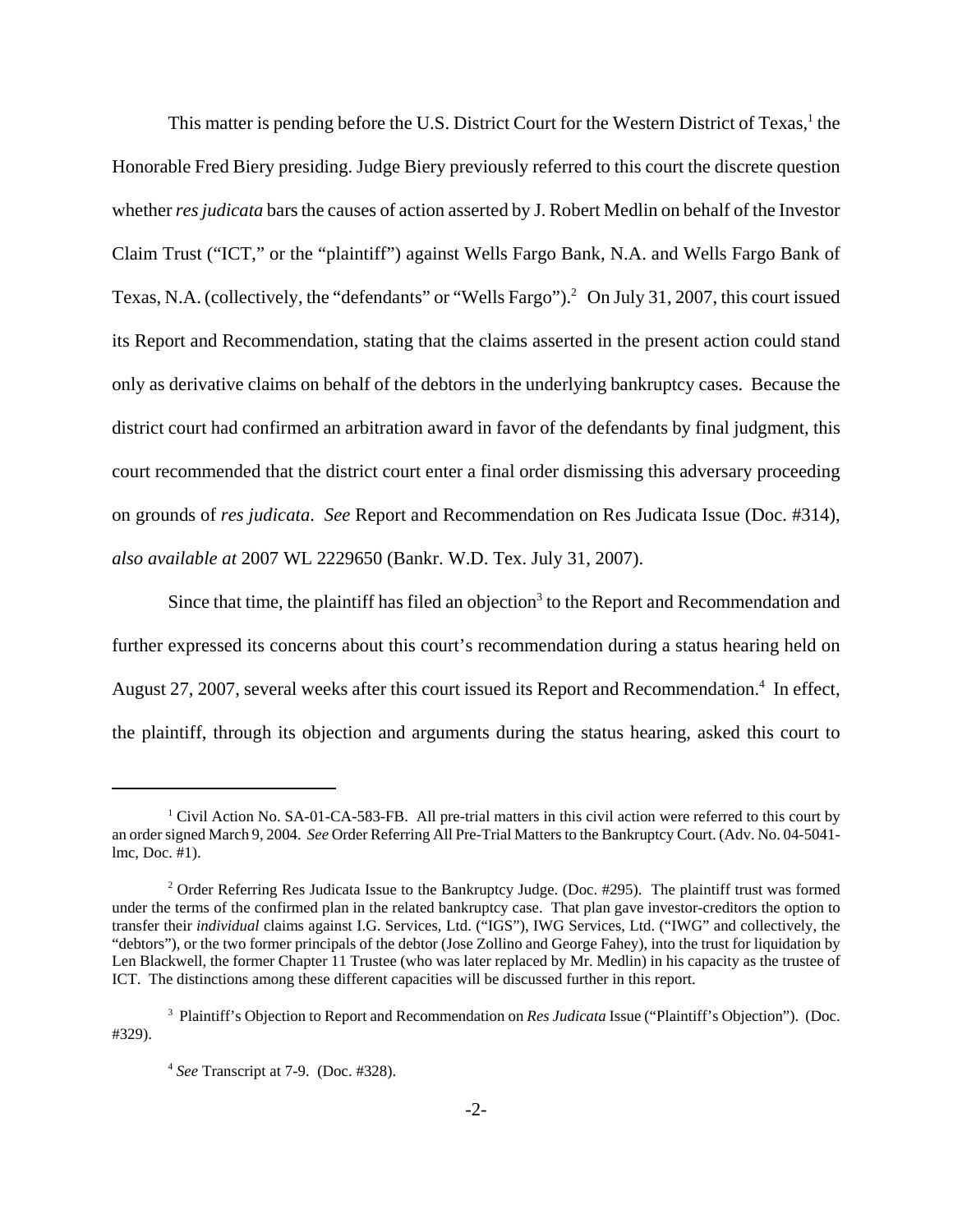reconsider its Report and Recommendation, though without the procedural device of a Rule 59 motion with regard to a final order.<sup>5</sup> On January 9, 2008, the district court "re-referred" this matter for further consideration of the issues related to whether the plaintiff raised a "non-insolvency based claim" that might not be barred by *res judicata*, and asked this court to issue a report and recommendation on that narrow issue, or to supplement this court's previous Report and Recommendation, if necessary. Directly before this court, then, is a very narrow question: has the plaintiff asserted a cause of action based on a direct injury rather than injury to the debtors which derivatively harmed the plaintiff under the "zone of insolvency" theory, such that the claim is not barred by *res judicata*? The short answer to this question is "yes."

# **REPORT**

The district court noted in its order re-referring this matter that the parties appear to agree that the previous arbitration proceeding operates as *res judicata* and bars those claims that are based on the debtors' insolvency. The district court has asked this court to determine *only* whether the plaintiff has raised any "non-insolvency based claims" that would not be barred by *res judicata*.

On September 13, 2005, this court granted a partial summary judgment in favor of the defendants, leaving only two remaining causes of action: (1) the defendants' knowing participation

<sup>&</sup>lt;sup>5</sup> Rule 59 does not apply to proposed findings and conclusions submitted by a bankruptcy court to the district court, because a report and recommendation is not a final order. In fact, there appears to be no procedural device for reconsideration of *proposed* findings of fact and conclusions of law. Federal Bankruptcy Rule 9033(b) provides the device for raising objections to proposed findings and conclusions, and Rule 9033(c) allows the bankruptcy court to extend the time for filing such an objection. But the rule stops short of providing the bankruptcy court with the procedural means for actually ruling on the objections. Instead, Rule 9033(b) requires the objecting party to "arrange promptly for the transcription of the record . . . unless the district judge otherwise directs." As a practical matter then, once this court issued its Report and Recommendation, the matter was no longer before this court. It was before the district court. Referral of matters under section 157(c) is not a two-way street. Once this court issued its Report and Recommendation, this court was not at liberty to pull the matter back from the district court for the purpose of reconsidering its report and recommendation or ruling on any objection thereto. Rule 9033(d) and, arguably, the final phrase of Rule 9033(b), provide the only means for such "reconsideration," and both require direction from the district court. It was not until the district court recommitted this matter to this court on January 9, 2008, that such a "reconsideration" was procedurally possible. *See* FED. R. BANKR. P. 9033(d).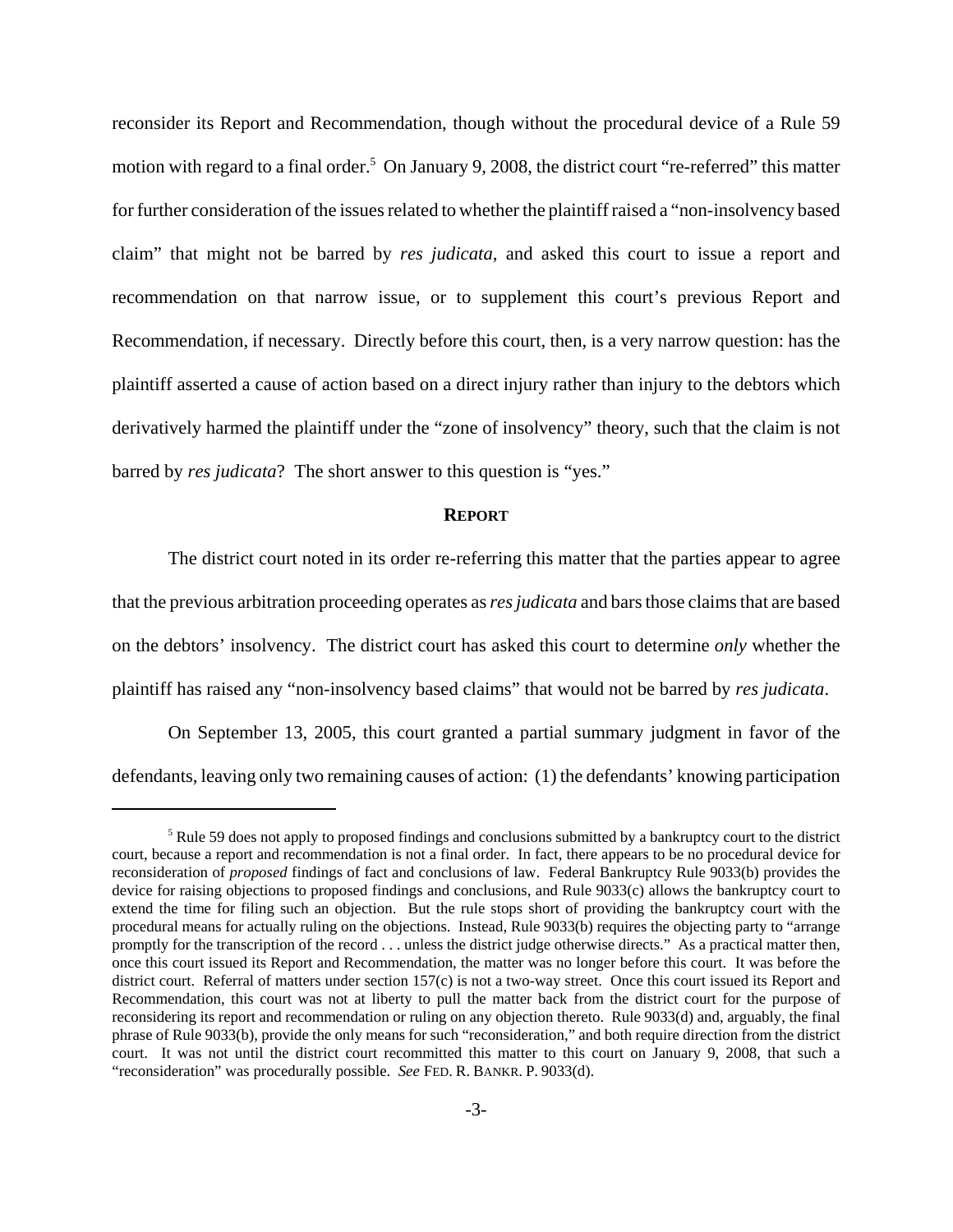in an alleged breach of fiduciary duties said to be owed to the plaintiff under the "deepening insolvency" theory; and (2) the defendants' knowing participation in an alleged breach of fiduciary duties owed *directly* to investors (now, the plaintiff) by way of a broker-client relationship.<sup>6</sup> The reason for this bifurcation of the plaintiff's cause of action stems from the manner in which the plaintiff phrased its pleading. The relevant paragraph of the live complaint alleges:

> As directors and officers of [the debtors,] Zollino and Fahey owed [the debtors] fiduciary duties of good faith, utmost loyalty and care. When [the debtors] became insolvent, creditors of the companies, including the investors, were owed the same fiduciary duties. *Further, as customers of a broker-dealer, the investors were directly owed fiduciary duties*.

Fifth Amended Complaint at 44-45, ¶ 153 (emphasis added). (Doc. # 110). The plaintiff's action against Wells Fargo in this case hinges on establishing the existence of an underlying fiduciary duty owed by the officers of the debtor entities to the investor/creditors whose claims were assigned to the Investor Claim Trust, and which claims are now being pursued by the ICT Trustee on behalf of the Trust. We focus first on the nature of that fiduciary duty in order to see whether the resulting causes of action are insolvency based or not. If they are not insolvency-based, then we still need to determine whether they might nonetheless be barred by *res judicata*.

## **A. Are the Remaining Claims Asserted Non-Insolvency Based Claims?**

ICT's complaint asserted that the investor/creditors of the debtors were owed fiduciary duties under two distinct theories.<sup>7</sup> First, of course, the plaintiff alleged that Zollino and Fahey owed

<sup>&</sup>lt;sup>6</sup> Memorandum Opinion Regarding the Defendants' Motions for Summary Judgment at 8, 10. (Doc. #201). That written opinion put in writing this court's ruling on the record during a hearing held on April 21, 2005. The transcript from that hearing is available in the ECF Docket for this adversary proceeding. (Doc. #187). During the August 27, 2007 status hearing, counsel for the plaintiff stated that it preferred to label this relationship as more than a mere broker/dealer relationship, but also an investment advisor duty or an investment portfolio management duty. Transcript of Hearing Held on Aug. 27, 2007 at p. 10, ln. 15-23. (Doc. #328).

 $^7$  As this Report discusses further below, by the terms of the debtors' confirmed plan, these investors assigned their claims to the ICT in exchange for a beneficial interest in the ICT.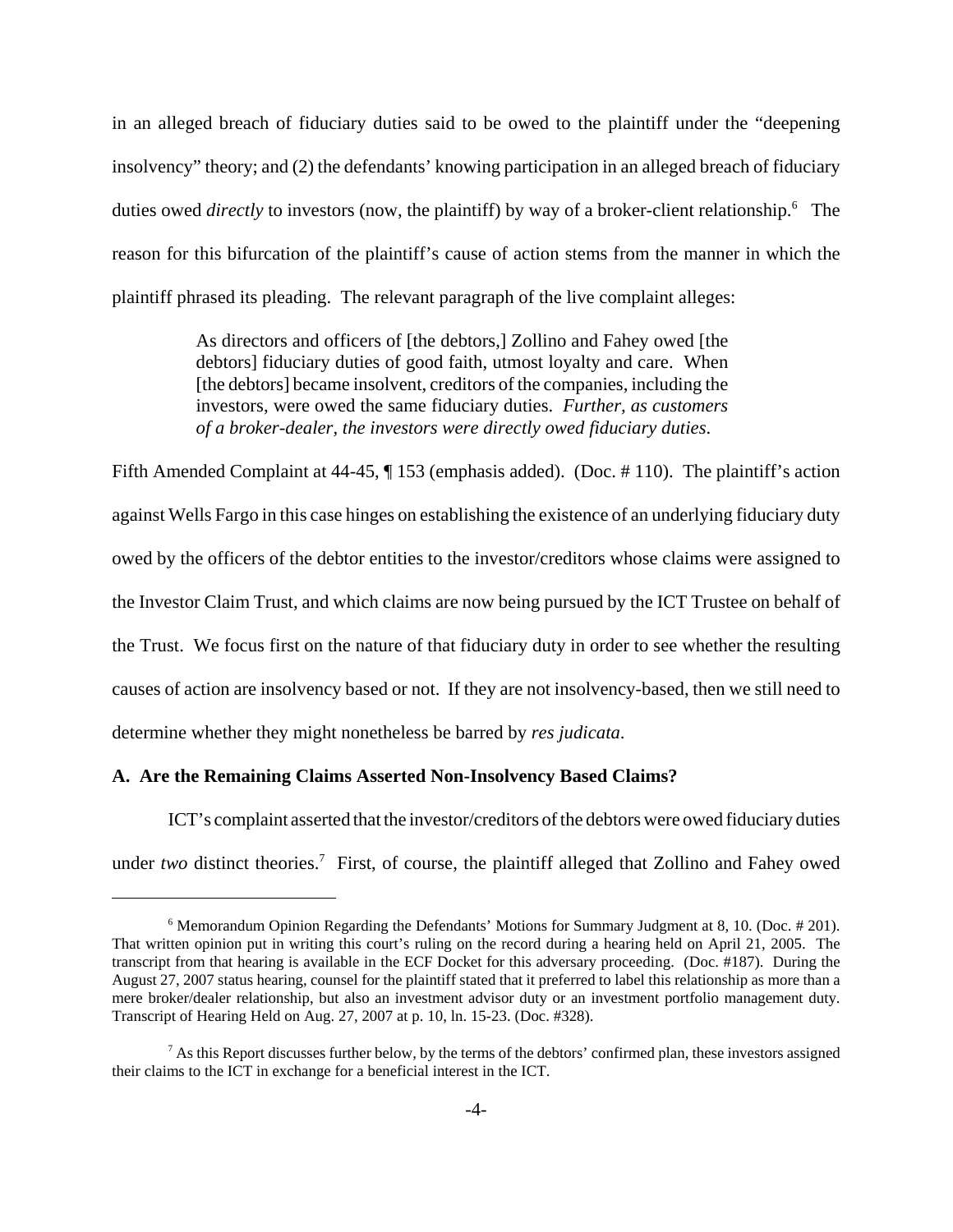fiduciary duties as officers of the corporation (duties ordinarily owed to the corporation), and that those duties were ultimately owed to the investors in their capacity as creditors of the corporate debtors once the debtors entered the "zone of insolvency." That argument rested on the theory that derivative claims are transformed into direct claims when a corporation enters the zone of insolvency. We now know that this argument must fail in light of *Gheewalla*. *See N. Am. Catholic Educ. Programming Found., Inc. v. Gheewalla,* 930 A.2d 92, 101 (Del. Supr. 2007); *see also* Report and Recommendation, *supra*, at 5-6 (discussing *Gheewalla*). The Delaware Supreme Court there held that those sorts of claims are still essentially derivative claims and may only be asserted by shareholders or creditors *on behalf of* the corporate debtors. Thus, a claim premised on a breach of fiduciary duties owed by an officer or director to a corporation after the corporation enters the "zone of insolvency" are "insolvency based claims" within the parlance of the district court's referral order. Those sorts of claims, this court reiterates, are barred by principles of *res judicata*, by virtue of the Chapter 11 Trustee's having already prosecuted that claim to final decision in arbitration. *See* Report and Recommendation, *supra*, at 7.

The second theory asserted in the complaint is based on the contention that the Assigned Investor Claims also included claims deriving from the investor/creditors' status as "customers of a broker/dealer." As customers, says the plaintiff, they were owed *direct* duties by Zollino and Fahey in their capacity as broker/dealers. These are not, therefore, the "indirect" duties that Zollino and Fahey owed derivatively as officers or directors of the corporate enterprises. The plaintiff asserts that Zollino and Fahey breached this independent direct fiduciary duty, giving rise to direct claims against Zollino and Fahey for breach of those duties, as well as against Wells Fargo for its alleged knowing participation in this breach. The investors transferred these claims into the ICT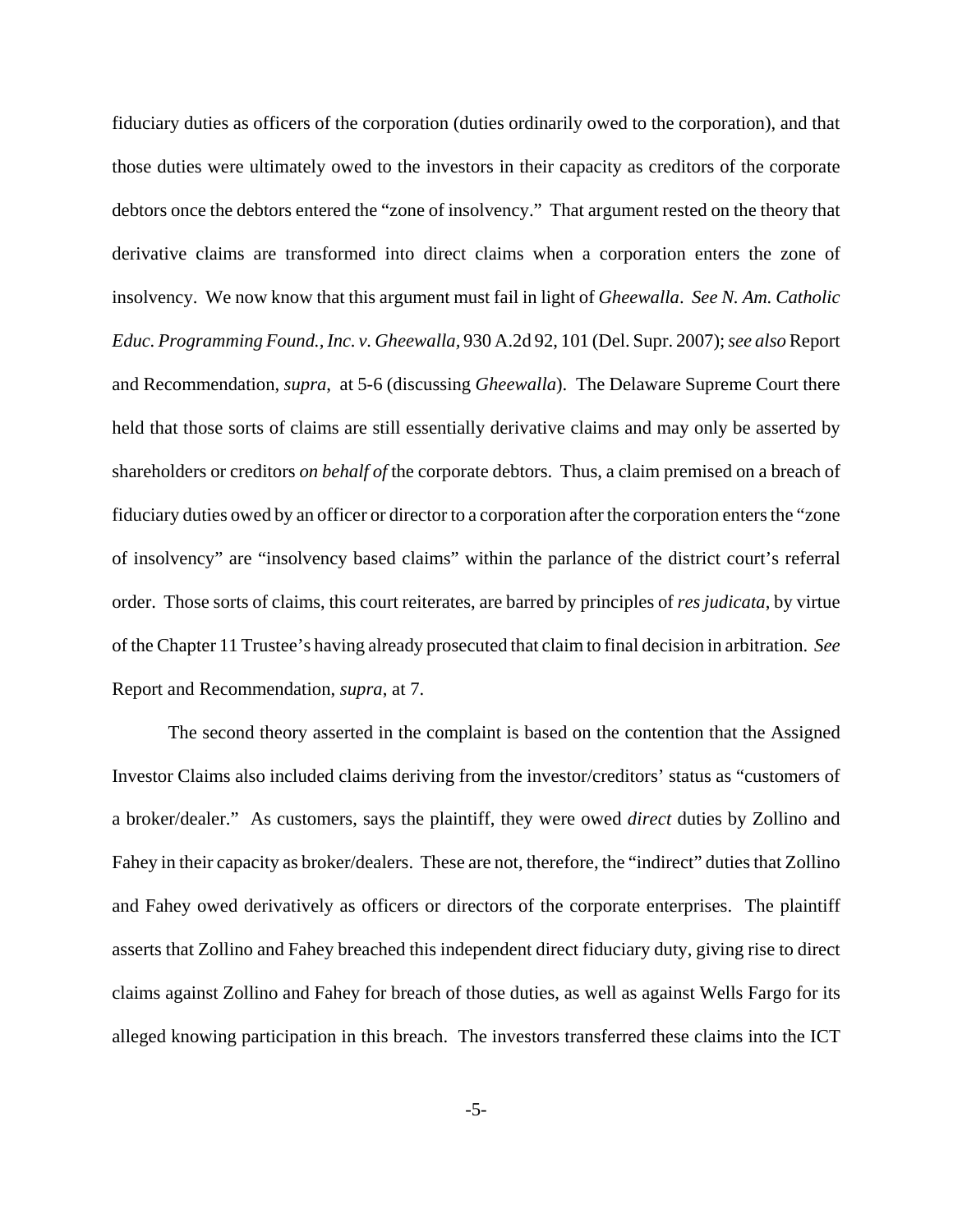pursuant to the terms of the confirmed Plan, and the ICT Trustee now brings those claims on behalf of the ICT.

Breaches of fiduciary duties arising from a broker/dealer relationship with the investor/creditors would fall under what the *Gheewalla* court deemed direct claims belonging to individual creditors.8 Such claims would *not* be brought as a derivative action because the harm alleged is a direct harm to the investor/creditors by Zollino and Fahey as broker/dealers. They would exist independently of claims owned by the corporation, and would not hinge on whether the corporate entities had entered the "zone of insolvency." The resulting claims are "non-insolvency based claims" that are not owned by the corporate entities, because it does not involve the breach of duties owed to those entities.<sup>9</sup>

The immediate answer to the district court's question, then, is that the plaintiff *has* indeed asserted a non-insolvency based claim: the defendants' alleged knowing participation in the alleged breach of duties owed *directly* to individual investors *vís-a-vís* Zollino and Fahey's status as broker/dealers. The existence of this non-insolvency based claim alters this court's *res judicata* analysis significantly because the court's earlier Report and Recommendation failed to take this claim into account. We must therefore evaluate this cause of action separately, testing to see whether it is barred by *res judicata*.

<sup>8</sup> As the *Gheewalla* court noted in *dicta*, creditors of a company have the rights to assert *derivative* claims against a company once it becomes insolvent, or they can assert *direct* claims against the directors at any time. *Gheewalla*, 930 A.2d at 103. An example of such a direct claim is fraudulent misrepresentation — that is, any false statements made directly to the plaintiff by the directors would give rise to direct claims outside of the scope of the directors' duties owed to the corporation.

<sup>&</sup>lt;sup>9</sup> The actual defendant in this litigation is, of course, Wells Fargo. It is not Zollino and Fahey as such. The action against Wells Fargo being one for "knowing participation" in the breach of a fiduciary duty, however, requires as a prerequisite that we locate a fiduciary duty owed to the plaintiffs, and a breach of that duty. Thus, the analysis here has focused on that essential prerequisite.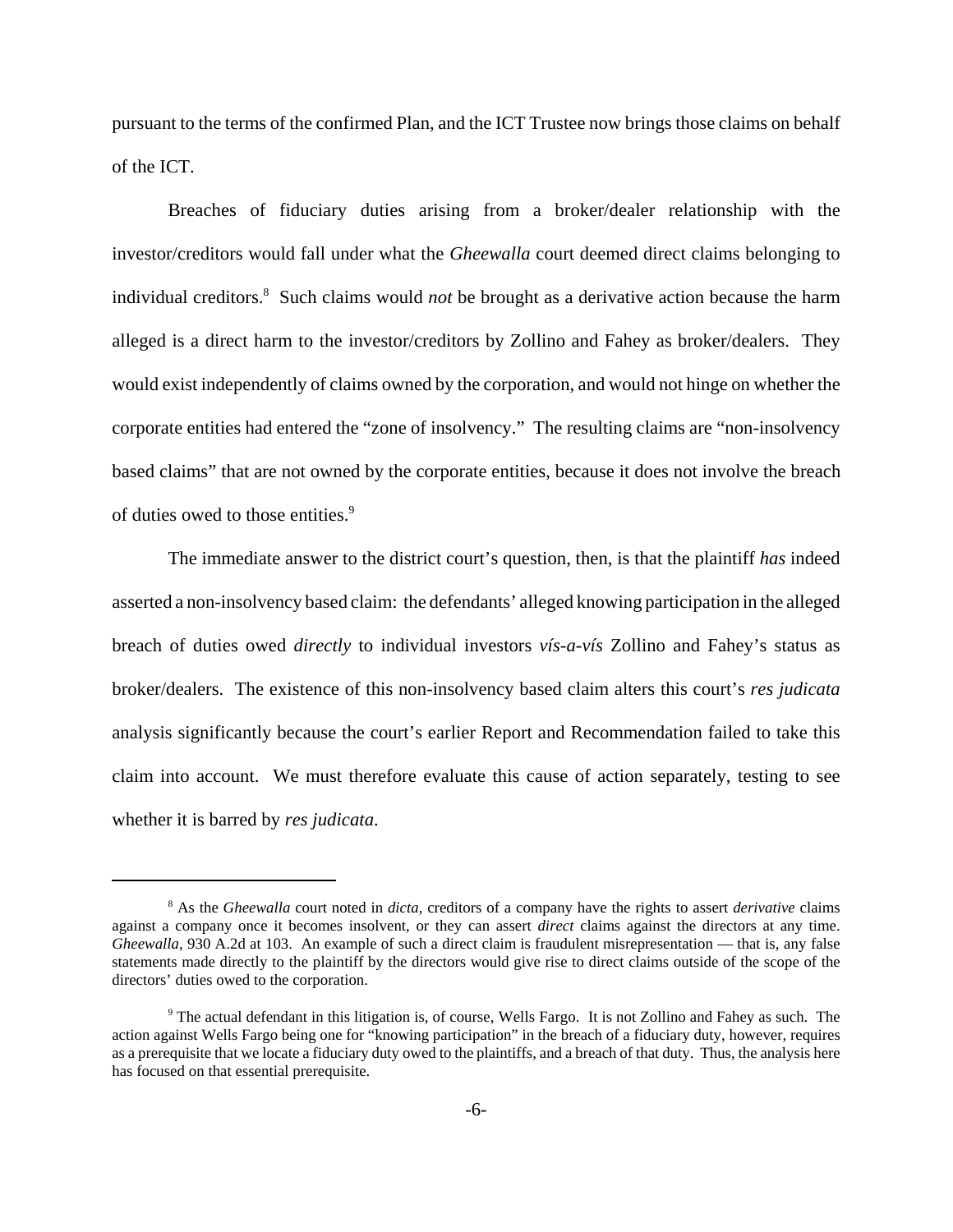#### **B. Are the Non-Insolvency Based Claims Barred by** *Res Judicata***?**

The test for *res judicata* in the Fifth Circuit has four elements: (1) the parties are identical or are in privity; (2) the judgment in the prior action was rendered by a court of competent jurisdiction; (3) the prior action was concluded by a final judgment on the merits; and (4) the same claim or cause of action was involved in both actions. *Test Masters Educ. Servs., Inc. v. Singh,* 428 F.3d 559, 571 (5th Cir. 2005) (citing *Petro-Hunt, L.L.C. v. United States,* 365 F.3d 385, 395 (5th Cir.2004)). The doctrine applies equally with respect to a final judgment confirming an arbitration award. *See Myer v. Americo Life, Inc.,* 469 F.3d 731, 733 (8th Cir. 2006) (applying Texas law to find that *res judicata* barred re-litigation of the subject of a final judgment confirming an arbitration award); *see also Nauru Phosphate Royalties, Inc. v. Drago Daic Interests, Inc.,* 138 F.3d 160, 166- 67 (5th Cir. 1998) (concluding that a party who did not participate in the arbitration process was nevertheless bound by its award where the non-participating parties had "related and congruent interests" with the participating parties) (citing *Isidor Paiewonsky Assocs., Inc. v. Sharp Props., Inc.*, 998 F.2d 145, 155 (3d Cir. 1993); *Cecil's, Inc. v. Morris Mech. Enters., Inc.,* 735 F.2d 437, 439-40 (11th Cir. 1984); *In re Oil Spill by the "Amoco Cadiz",* 659 F.2d 789, 795-96 (7th Cir. 1981)). All four elements must be met if *res judicata* is to bar the current action.

As applied to the plaintiff's claim premised on a breach of a fiduciary duty arising from a broker or dealer relationship, *res judicata* does not bar the pursuit of that action. This is so because the ICT Trustee is not the same party as either the former Chapter 11 Trustee or the former Plan Liquidator under the confirmed chapter 11 plan. The ICT Trustee *might* be barred by *res judicata* if he is acting as successor to the former Chapter 11 Trustee, but we know that he is *not* acting as successor to that legal entity with respect to the non-insolvency based claims. This is so because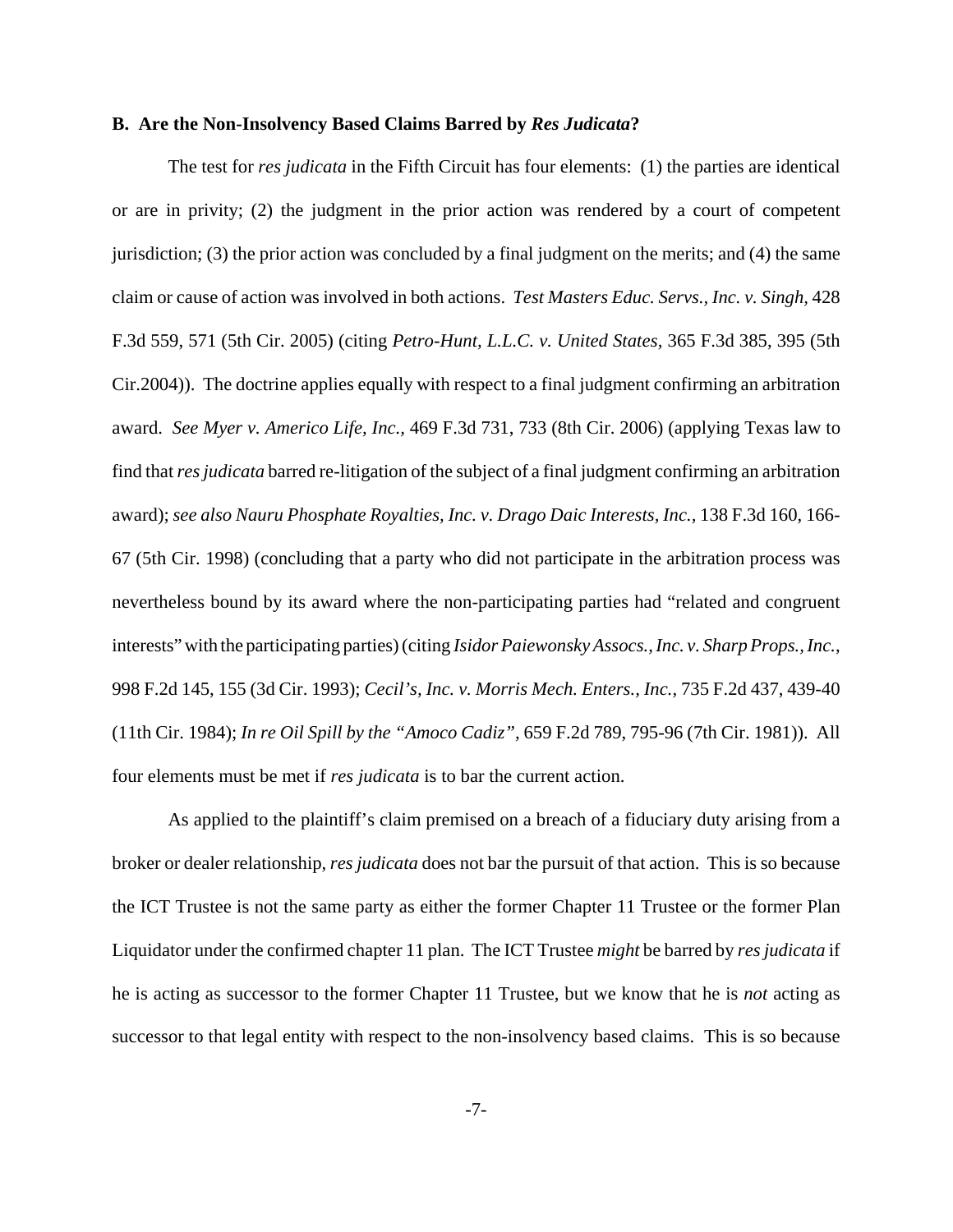the Chapter 11 Trustee did not assert — and more importantly, could not have asserted — those noninsolvency based claims. Here is why.

The Amended Joint Plan of Liquidation<sup>10</sup> created an Investor Claim Trust, or the ICT. The Plan provided that the ICT Trustee was empowered, *inter alia*, to "prosecute and/or resolve . . . the Assigned Investor Claims." Plan at 17, ¶ 6.3(f). An "Assigned Investor Claim" is a defined subset of an Investor Claim, which itself is defined as "a claim or cause of action belonging to an Investor *solely in his, her, or its individual capacity (specifically excluding all Estate Actions*[11]*).*" *Id.* at 7,  $\P$  1.2.58 (emphasis added). The non-insolvency based claim described earlier in this Report is comprised of these "Assigned Investor Claims." Such claims, therefore, belong to individual investors and are quite distinct from actions belonging to the bankruptcy estates and assertable by the Chapter 11 Trustee or its successor.

The Plan Liquidator, by contrast, was to be "the *Estates'* representative under Bankruptcy Code section  $1123(b)(3)(B)$  for the retention and enforcement of the Estate Actions for the benefit of unsecured creditors." *Id.* at 18, ¶ 6.4(a)&(b) (emphasis added). The Plan Liquidator succeeded to the causes of action held by the bankruptcy estates. The Plan Liquidator in fact prosecuted (or continued to prosecute) a number of those causes of action, including an action against Wells Fargo based on knowing participation in breach of fiduciary duties owed the corporate entities by Zollino and Fahey in their capacity as officers of those entities. That litigation, as we know, was submitted

<sup>10</sup> *See* Amended Joint Plan of Liquidation Proposed by Len B. Blackwell for I.G. Services, Ltd. and IWG Services, Ltd. (the "Plan"), Bankr. Case No. 99-53170-lmc, Docket #342 (*confirmed by* Order Confirming Amended Joint Plan Liquidation, As Modified ("Confirmation Order"), Docket #344).

 $11$  The Plan defines "Estate Actions" as one would expect them to be defined — "any cause of action asserted" or assertable *by or on behalf of* the Debtors *or their successors* including, without limitation, actions brought under sections 541, 542, 543, 544, 545, 547, 548, 549, 550, or 553 of the Bankruptcy Code." *Id.* at 6, ¶ 1.2.45 (emphasis added).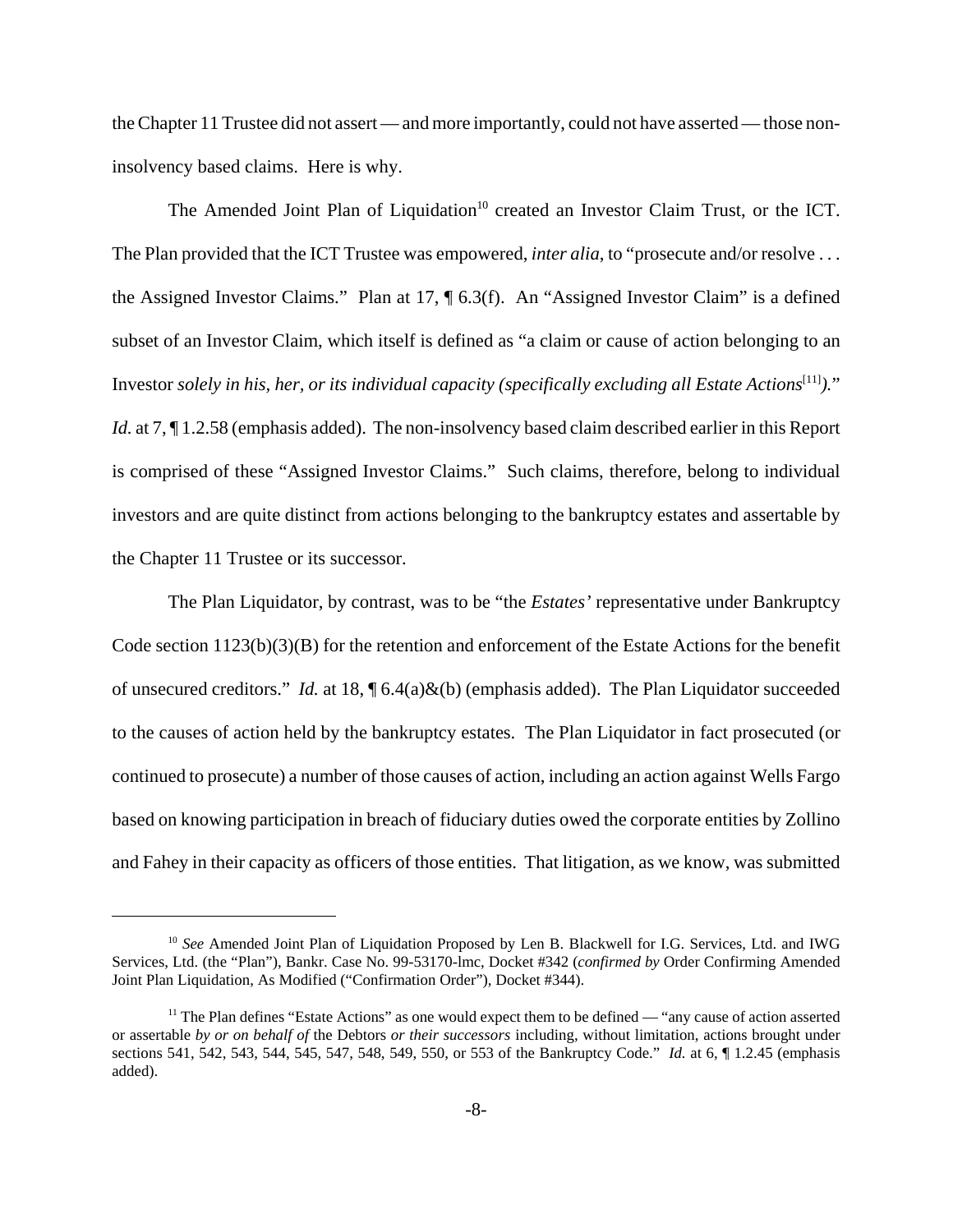to binding arbitration. The arbitrator ruled against the Plan Liquidator, and the district court confirmed that ruling and entered judgment accordingly. As we have already discussed, that action is *res judicata* as to any insolvency based claims, as discussed more fully in this court's previous Report and Recommendation.

Neither the Chapter 11 Trustee nor the Plan Liquidator prosecuted the Assigned Investor Claims described above, however, because those claims did not belong to the bankruptcy estates. More importantly, neither the Chapter 11 Trustee nor the Plan Liquidator *could have* prosecuted those claims.12 Under settled law, they lacked the legal capacity to bring those claims. *See Caplin v. Marine Midland Grace Trust Co. of New York,* 406 U.S. 416, 434, 92 S.Ct. 1678, 1688, 32 L.Ed.2d 195 (1972); *see also E.F. Hutton & Co. v. Hadley,* 901 F.2d 979, 986 (11th Cir. 1990) (noting that *Caplin*, which was decided prior to 1978, remains good law under the revised Bankruptcy Code) (citations omitted); *Shearson Lehman Hutton, Inc. v. Wagoner,* 944 F.2d 114, 119-20 (2d Cir. 1991) (citing *Caplin* and discussing claims belonging to individual creditors as claims which the trustee, as a representative of the estate, lacked standing to assert); *Fla. Dept. of Ins. v. Chase Bank of Tex., N.A.,* 274 F.3d 924, 931 (5th Cir. 2001) (applying the reasoning from *Caplin* to conclude that the receiver of a failed insurance company could not assert claims belonging to individual creditors). In *Caplin*, the Supreme Court ruled that neither a debtor nor the trustee of that debtor's bankruptcy estate had the authority to assert claims belonging to individual creditors. In that case, a trustee in a reorganization under the Bankruptcy Act sought to assume the task of

<sup>&</sup>lt;sup>12</sup> As will be discussed at greater length *infra*, it is both factually and legally irrelevant that the same human being might have worn these multiple hats (Chapter 11 Trustee, Plan Liquidator, ICT Trustee). In fact, Blackwell originally wore all three hats, and Medlin succeeded to his position (and took over the hats) with respect to two of those positions – Plan Liquidator and ICT Trustee. To limit confusion, this Report in this part uses the official title without reference to the name of the person functioning in that capacity.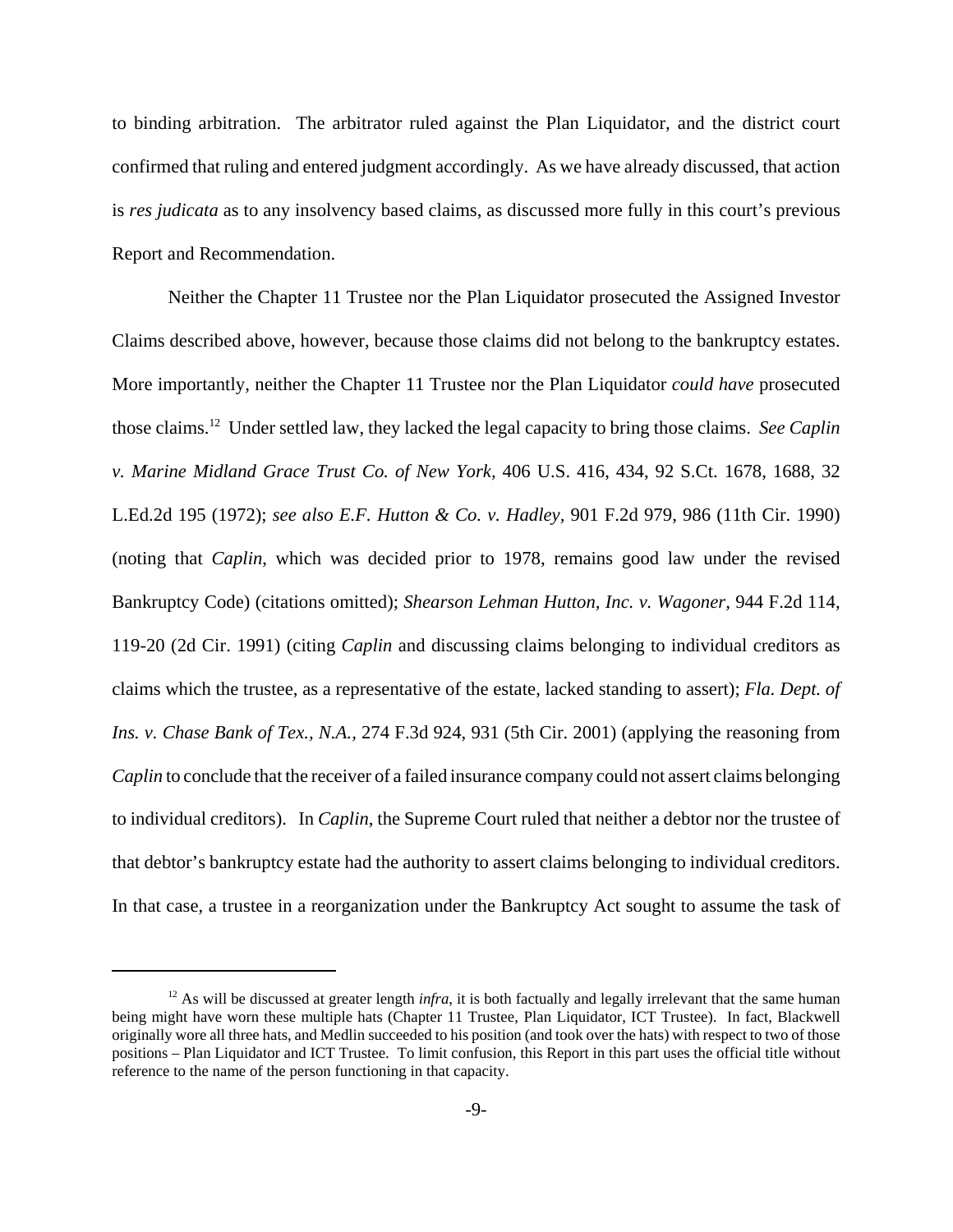suing an indenture trustee on behalf of debenture holders for alleged violations of duties owed to the debenture holders (who were also creditors of the estate). The Court explained that bankruptcy trustees lack standing to collect money not owed to the estate, that the trustee *could* sue on behalf of the corporation itself (even if the action is derivative in nature), but that the trustee *could not* sue on behalf of third parties. *Caplin*, 406 U.S. 428-29, 92 S.Ct. at 1685. The "Assigned Investor Claims" are, by their very definition, the exact parallel of the claims of debenture holders in *Caplin* — individual claims for direct harms asserted against Zollino and Fahey, and against Wells Fargo for its alleged knowing participation in Zollino and Fahey's wrongdoing. They are claims that could not have been brought by the Chapter 11 Trustee or by the Plan Liquidator. Under *Caplin*, the estates' representative lacked standing to represent ICT's interests *at all*. *See Caplin,* 406 U.S. at 434, 92 S.Ct. at 1688. An essential element for the application of the *res judicata* doctrine is thus missing — the same claim or cause of action was not (and could not have been) involved in the action that went to arbitration. *See Test Masters Educ. Servs., Inc. v. Singh,* 428 F.3d 559, 571 (5th Cir. 2005).

Similarly, the same parties are not involved. The current action is brought by the ICT Trustee. The arbitration action was brought by the Chapter 11 Trustee. As *Caplin* teaches, only the ICT Trustee can bring the current non-insolvency based claim (comprised of the "Assigned Investor Claims" as provided in the Plan). The Chapter 11 Trustee, a different legal entity, lacked the legal capacity to bring the non-insolvency based claim.<sup>13</sup> It is vitally important to keep in mind the *capacity* in which Medlin (and his predecessor, Blackwell) has been acting, and not be distracted by the identity of the person *acting* in a given capacity. The fact that the same human being wore

 $13$  In fact, the ICT did not yet exist when the Chapter 11 Trustee initiated this litigation, and the ICT Trustee did not succeed to the Chapter 11 Trustee's interests.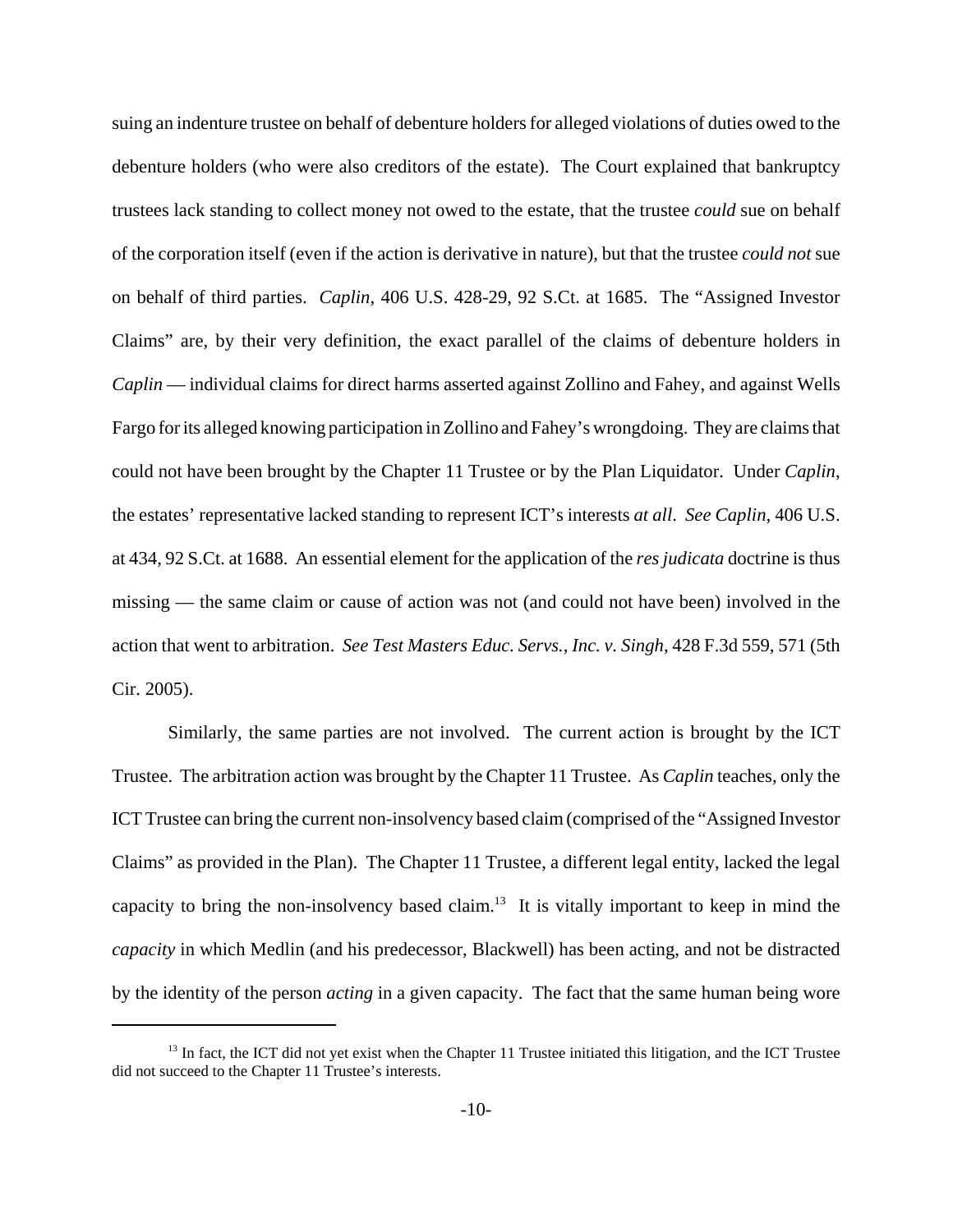two different hats does not mean that there was an identity of parties. The same individual, acting in different capacities, has represented the interests of the bankruptcy estate and the interests of individual creditors. But because he served in two distinct capacities, he is anything but "identical" for purposes of *res judicata*.

Nor is the ICT Trustee a party in privity with the Chapter 11 Trustee. Privity exists where a party in the instant action: (i) was adequately represented in the prior action, (ii) controlled the prior litigation, or (iii) succeeded to the interests of the party from the prior action. *See Getty Oil Co. v. Ins. Co. of N. Am.*, 845 S.W.2d 794, 800 (Tex. 1992); *Amstadt v. United States Brass Corp.,* 919 S.W.2d 644, 653 (Tex. 1996). Privity is fact-sensitive and requires a careful examination into the circumstances of each case. *See Harris County, Tex. v. CarMax Auto Superstores Inc.,* 117 F.3d. 306, 316-17 (5th Cir. 1999) (quoting *Benson v. Wanda Petroleum Co.,* 468 S.W.2d 361, 363 (Tex. 1971)). As noted by the Fifth Circuit, "privity is not established by the mere fact that persons may be interested in the same question or in proving the same state of facts." *Id.* (quoting *Benson,* 468 S.W.2d at 363). More specifically, "privity connotes those who are in law so connected with a party to the judgment as to have such an identity of interest that the party to the judgment *represented the same legal right*." *Id.* at 316-17 (quoting *Benson,* 468 S.W.2d at 363) (emphasis added). In this case, as *Caplin* tells, the ICT Trustee and the Plan Liquidator represented rights that are quite distinct, even though they may have arisen under some overlapping facts.

The fact that the human being appointed to serve as ICT Trustee is the same human being who was appointed to be Plan Liquidator is essentially irrelevant to the privity analysis. All that matters is whether Blackwell, acting as ICT Trustee, "(i) was adequately represented in the prior action [by either the Chapter 11 Trustee or that trustee's successor, the Plan Liquidator]," or whether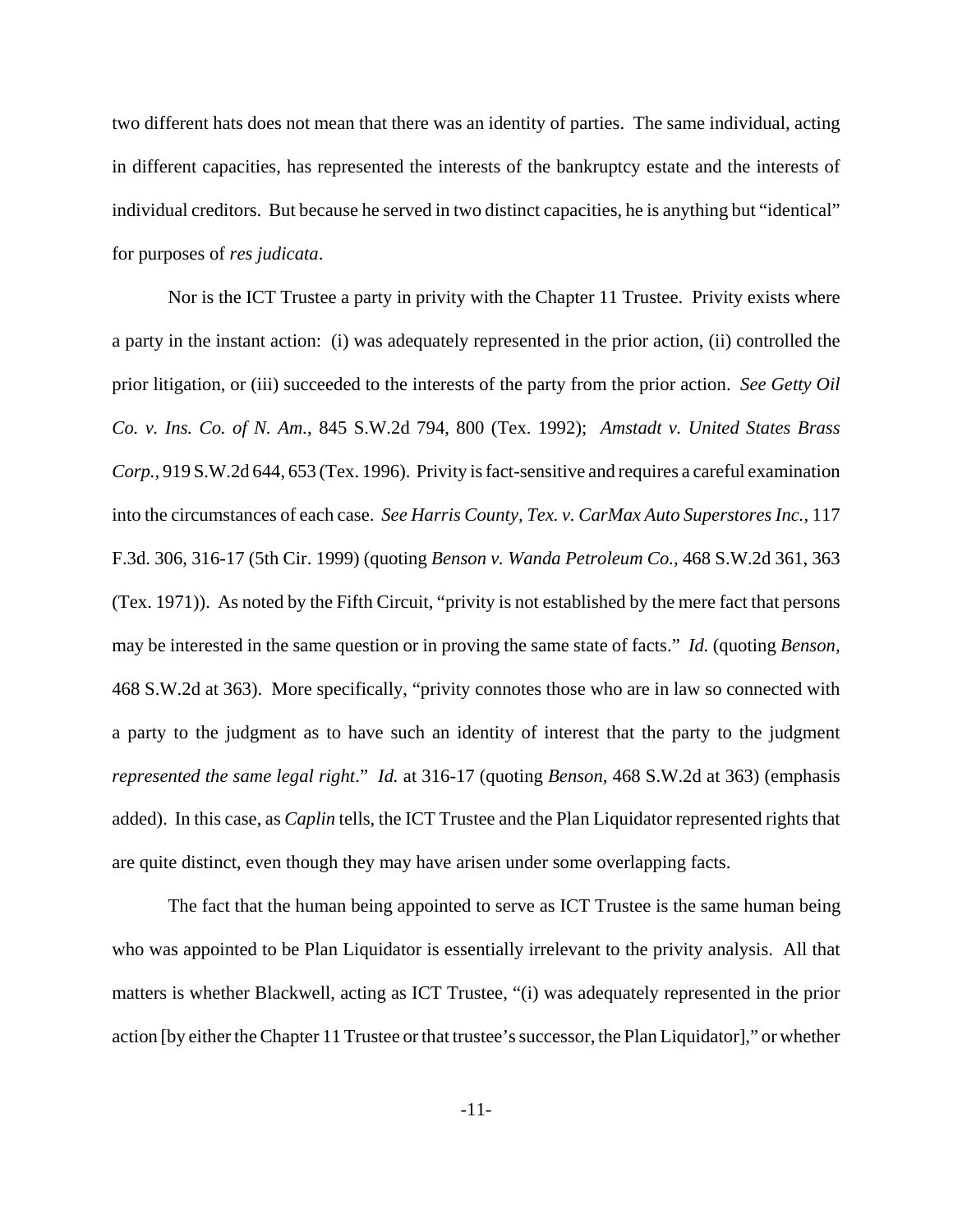Blackwell, acting as ICT Trustee "(ii) controlled the prior litigation," or whether Blackwell, acting as ICT Trustee "(iii) succeeded to the interests of [the Chapter 11 Trustee or its successor] from the prior action." The answer to each of these questions is clearly no.

We already know that the Chapter 11 Trustee was legally incapable of bringing the noninsolvency based claims held by individual investors, thanks to the teachings of *Caplin*. *Caplin* tells us that "the persons truly affected by the [prior proceeding] should make their own assessment of the respective advantages and disadvantages, not only *of* the litigation, but of various *theories* of litigation." *Caplin,* 406 U.S. at 431, 92 S.Ct. at 1687. Thus, the Chapter 11 Trustee could not, as a matter of law, have "adequately represented" the interests of those individual investors in the pursuit of those claims.

Nor could the ICT Trustee, in that capacity, "control" the litigation. *See, e.g., Astron Indus. Assocs., Inc. v. Chrysler Motor Corp*., 405 F.2d 958, 961 (5th Cir. 1968) (holding that substantial identity for the purposes of control was demonstrated where the parent corporation authorized the lawsuit and an officer of the parent operated the subsidiary). Controlling the prior litigation would have proven difficult, if not impossible, for the ICT Trustee. The ICT did not even *exist* when the Chapter 11 Trustee initiated the insolvency-based action against Wells Fargo. It follows, then, that the ICT Trustee could not in any meaningful sense be said to have "controlled" the litigation.

Finally, we know from *Caplin* that the ICT Trust could not have succeeded to the interests of the Chapter 11 Trustee, at least insofar as the "Assigned Investor Claims" that comprise the noninsolvency based claim under consideration here is concerned. The non-insolvency based claims are not and never were "property of the estate," and that is the extent of the interests that could have been held by the Chapter 11 Trustee — so *Caplin* clearly teaches.